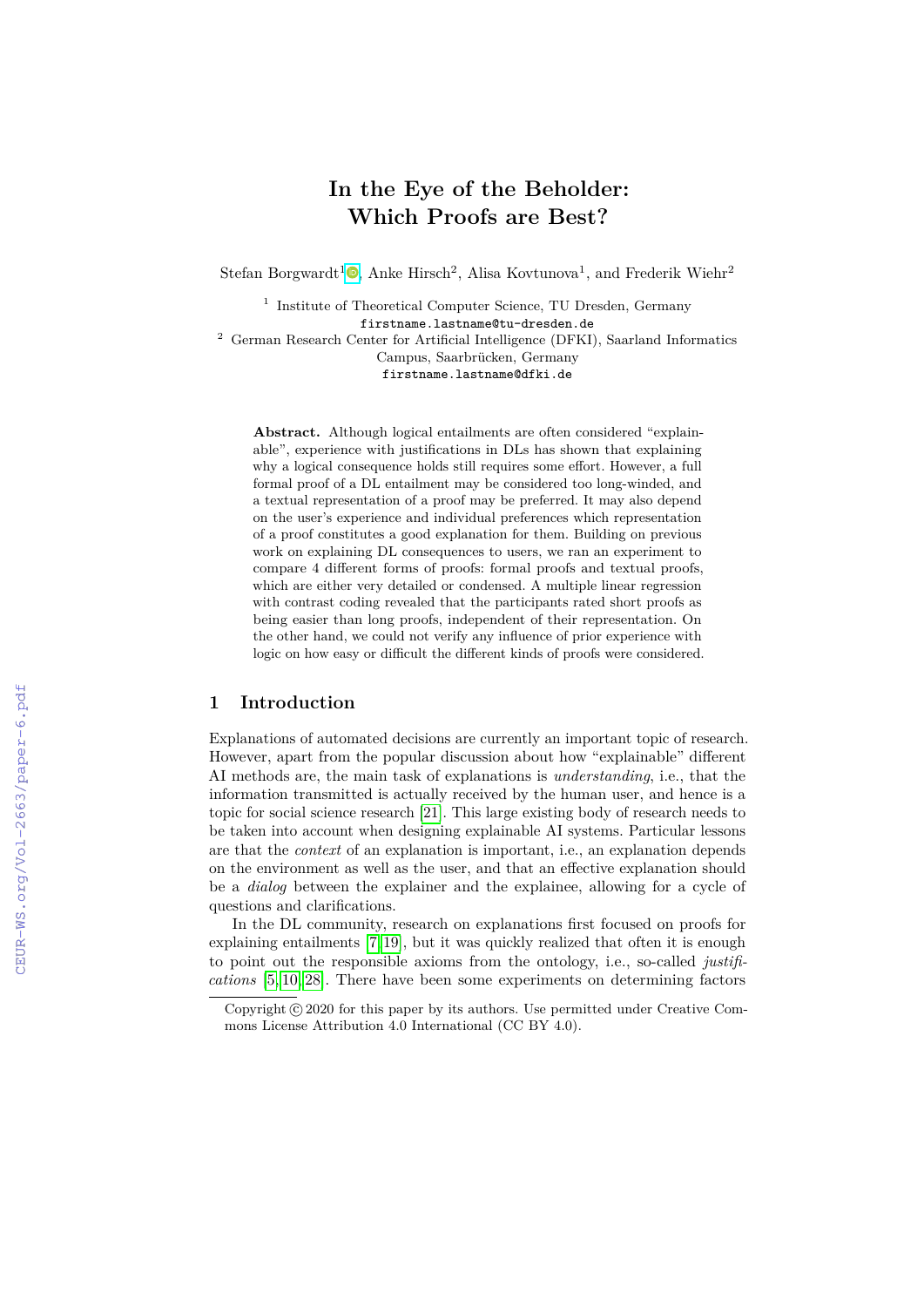that make a justification hard to understand [\[11\]](#page-12-0). However, recent research has been going back towards providing (partial) proofs [\[12,](#page-12-1) [15\]](#page-12-2). Explanations using proofs with intermediate steps have been investigated through several approaches, for example modified sequent calculi [\[7\]](#page-11-0), an empirical study using around 500 OWL ontologies to find new "understandable" inference rules [\[22\]](#page-12-3), a probabilistic model for measuring the understandability of proofs consisting of a few inference rules [\[23\]](#page-12-4), and an approach for designing inference rules keeping the bounded cognitive resources of the user in mind [\[8\]](#page-12-5). In parallel, several approaches for converting description logic axioms and proofs into textual representations have been developed and evaluated [\[2,](#page-11-1) [18,](#page-12-6) [24,](#page-12-7) [25\]](#page-13-0).

In an effort to understand which of these approaches are most promising for improving explainability, our experiment continues in this line of research. We investigated which representations of DL proofs are preferred by users (who had some prior experience in logic). The main formats we used are full formal proofs in a tree-shaped representation, e.g. based on consequence-based reasoning procedures [\[16,](#page-12-8) [30\]](#page-13-1), and linearized translations of these proofs into text, e.g. as produced by various verbalization techniques [\[2,](#page-11-1) [18,](#page-12-6) [25\]](#page-13-0). In addition, to find out how detailed proofs should be, we added shortened representations for each of these two versions, in which some (easy) reasoning steps were omitted or merged. We chose these four combinations since they are representative of the state-of-theart in DL explanations. We did not consider plain justifications as explanations in our experiment, since we chose examples that were identified as more challenging in the DL literature, and thus require more in-depth explanation. Differently from previous studies, we directly compared textual and formal proof formats.

Our main finding is that shorter proofs were rated as being easier than ones that contained detailed reasoning chains. In particular, the long textual proof representation was often considered to be too long-winded and repetitive. However, the experience level of our participants did not seem to influence their preferences. Nevertheless, there clearly are differences in how different individuals were working with the different proof representations.

#### **2 Proofs**

We assume a basic familiarity with DLs, in particular  $\cal{ALC}$  [\[4\]](#page-11-2). Let  $\cal{O}$  be an ontology and  $\alpha$  be an axiom that follows from  $\mathcal{O}$  ( $\mathcal{O} \models \alpha$ ), which represents a surprising or unintuitive consequence for the user. A *justification* is a minimal subset  $\mathcal{J} \subseteq \mathcal{O}$  such that  $\mathcal{J} \models \alpha$ , which already points to some of the axioms from  $\mathcal O$  that are responsible for  $\alpha$ . However, actually understanding why  $\alpha$  follows may require a more detailed proof. Informally, a *proof* is a tree of connected inference steps  $\frac{\alpha_1 \dots \alpha_n}{\alpha}$ , where each step is sound, i.e.,  $\{\alpha_1, \dots \alpha_n\} \models \alpha$  holds (see Fig. [1\)](#page-2-0). Usually, one imagines such a proof to be built using *inference rules* from an appropriate calculus [\[3,](#page-11-3) [30\]](#page-13-1). However, there also exist approaches to generate DL proofs that are not based on proof calculi. They usually start with a justification, and extend it with intermediate axioms (*lemmas*) using heuristics [\[10,](#page-12-9) [11\]](#page-12-0), concept interpolation [\[27\]](#page-13-2), or forgetting [\[1\]](#page-11-4).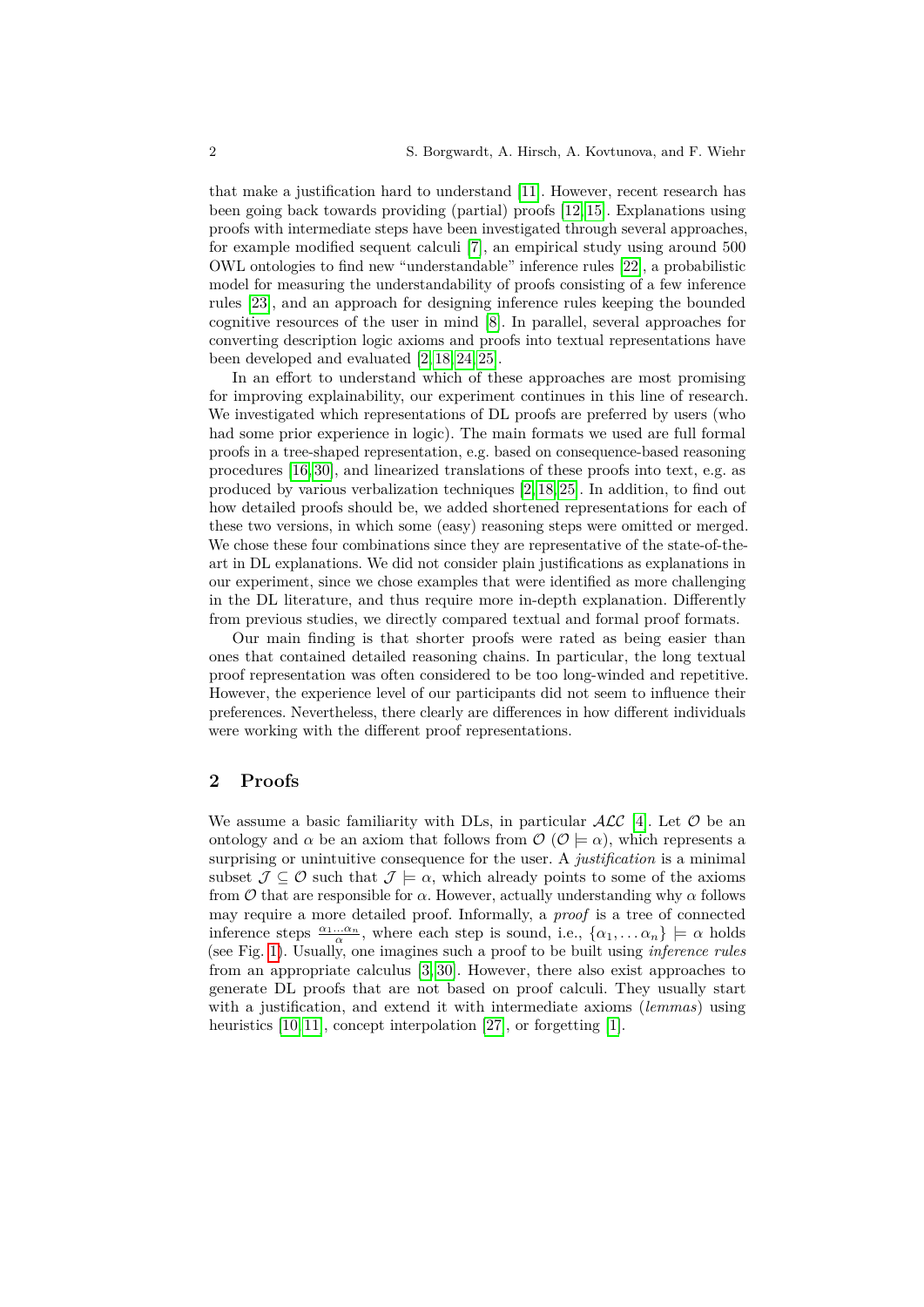| $A \sqsubseteq \exists r. T$           | $A \sqsubseteq \forall r.(B \sqcap C)$ | $O = \{ A \sqsubseteq \exists r. T,$      |
|----------------------------------------|----------------------------------------|-------------------------------------------|
| $A \sqsubseteq \exists r.(B \sqcap C)$ | $C \sqcap B \sqsubseteq \bot$          | $O = \{ A \sqsubseteq \exists r. T,$      |
| $A \sqsubseteq \exists r.(B \sqcap C)$ | $C \sqcap B \sqsubseteq \bot$          | $A \sqsubseteq \forall r.(B \sqcap C) \}$ |

<span id="page-2-0"></span>**Fig. 1.** A proof for the unsatisfiability of A w.r.t.  $\mathcal{O}$ , i.e., that  $\mathcal{O} \models A \sqsubset \bot$ .

Since the only requirement is soundness of each proof step, adjacent steps can be merged to obtain shorter proofs, e.g. for the proof in Fig. [1](#page-2-0) we could merge the two steps:

$$
\cfrac{A \sqsubseteq \exists r. \top \qquad A \sqsubseteq \forall r.(B \sqcap C) \qquad C \sqcap B \sqsubseteq \bot}{A \sqsubseteq \bot}
$$

This directly corresponds to the justification  $\mathcal{J} = \mathcal{O}$ . Thus, a justification can also be seen as a very short proof. However, it can be useful to highlight intermediate inference steps, for example to pinpoint the precise cause of an unintended entailment  $\alpha$ : even if all axioms from the ontology seem reasonable to the user, at some point in the proof they will start to have unintuitive consequences, which can be used to track down the problem.

A textual representation of a proof is necessarily a *linearization*, where the inference steps are explained in a sequence, for example in a top-down left-right order. A text corresponding to the formal proof in Fig. [1](#page-2-0) could be the following:

Since every A has an r-successor and every A has only r-successors that are B and C, every A has an r-successor that is B and C. Since every A has an r-successor that is B and C and there is no object which is C and B at the same time, there is no A.

## **3 Experiment**

We conducted an experiment where we assessed participants' understanding of these different proof representations. The full details of the experiment are available online<sup>[1](#page-2-1)</sup>.

#### **3.1 Description of the experiment**

**Introduction and Goals.** With the current experiment, we attempt to find which proof representation is most understandable, also considering experience with logic. The objective is to find a difference in the difficulty rating of longer or shorter proofs with either textual or a formal representation.

<span id="page-2-1"></span><sup>1</sup> <https://cloud.perspicuous-computing.science/s/Wmtmyp8JQNaF2AD>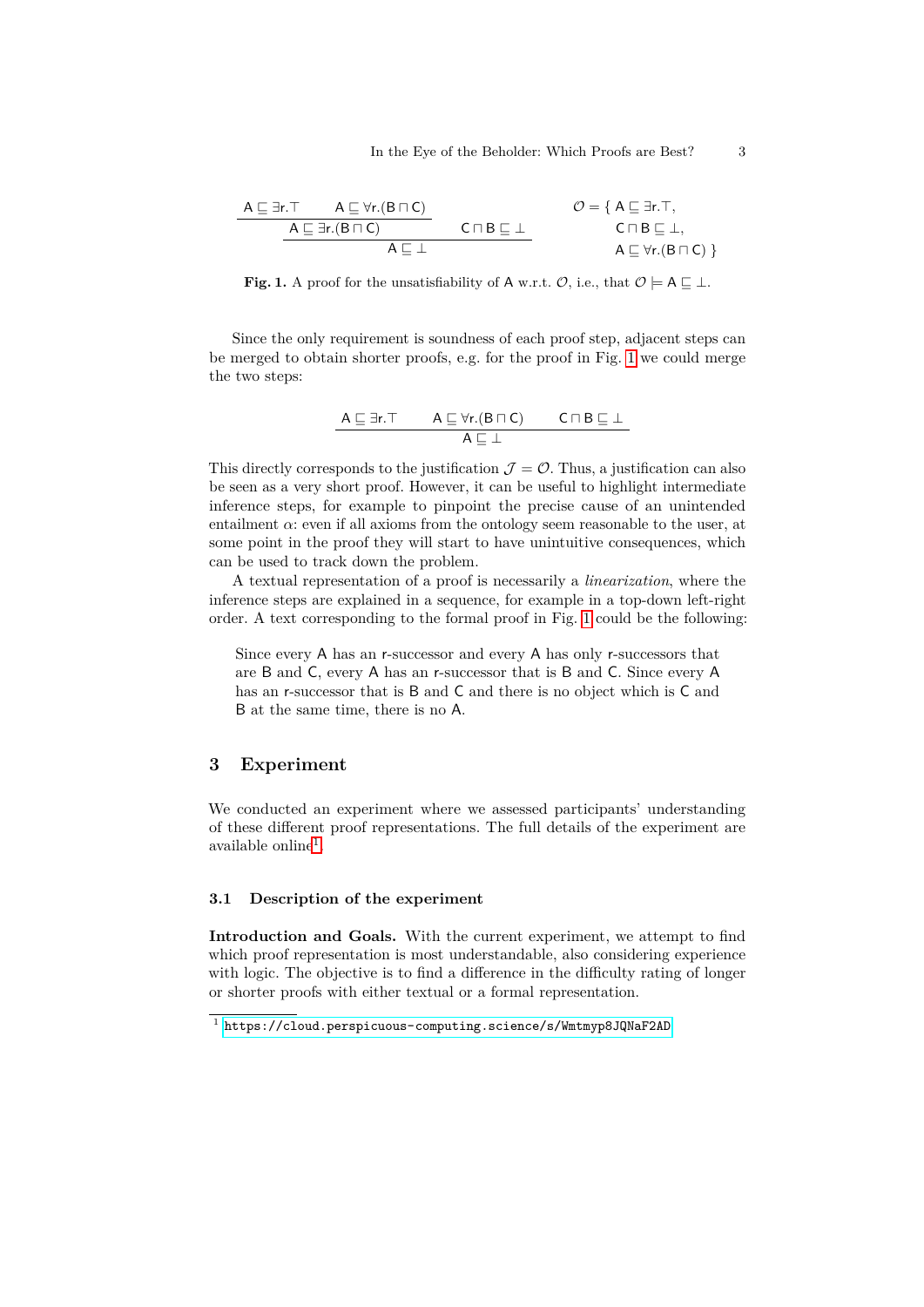Participants. 16 participants (four female) were assessed with a mean age of 23  $(\text{standard deviation} = 1.71)$ . Our international participants were recruited from undergraduate and graduate university students with basic knowledge of logic, which was required to understand the proofs. Participants were recruited via advertisements on mailing lists. Screening criteria were familiarity with first-order logic (e.g. through a lecture), a stable Internet connection, installing a video conference app with video access (on their mobile device or computer) and the permission to record their handwriting and voice during the experiment.

In Table [1,](#page-3-0) the descriptive statistics of the participants' self-rated experience with logic can be found.

<span id="page-3-0"></span>**Table 1.** Descriptive statistics for participants' self-rated experience with logic. 1 = *no knowledge at all / no experience*,  $5 =$  *expert / a lot of experience*.  $n = 16$ ,  $SD =$ standard deviation.

|                                          | Mean         | -SD          | Range              |
|------------------------------------------|--------------|--------------|--------------------|
| Propositional Logic<br>First-Order Logic | 3.25<br>2.94 | 1.00<br>0.68 | $1 - 5$<br>$2 - 4$ |
| Description Logic                        | 2.31         | 0.79         | $1 - 4$            |

**Conditions and Design.** We used two different conditions (factors) with two levels each. One condition was the representational form of the proof, which was either textual or formal. The other condition was the length of the proof, which was either short or long. Thus, there were the four following condition combinations: *Long Text*, *Short Text*, *Long Formal*, and *Short Formal* (see Table [2\)](#page-3-1). We used a  $2 \times 2$  within-subjects design, which means that each participant saw all four combinations.

**Table 2.** The distribution of the conditions and topics into four participant groups.

<span id="page-3-1"></span>

| Topic          | Group 1      | Group 2      | Group 3                 | $Group\;4$   |
|----------------|--------------|--------------|-------------------------|--------------|
| "Cell Culture" | Short Text   | Long Formal  | Long Text               | Short Formal |
| " $DNA"$       | Short Formal | Short Text   | Long Formal             | Long Text    |
| "T-Cells"      | Long Text    | Short Formal | Short Text              | Long Formal  |
| "Amputation"   | Long Formal  | Long Text    | Short Formal Short Text |              |

**Material.** The proofs were chosen such that they represent an unintuitive consequence, e.g. the unsatisfiability of a concept name, or that any amputation of a finger is also an amputation of the whole hand [\[6\]](#page-11-5). We chose to employ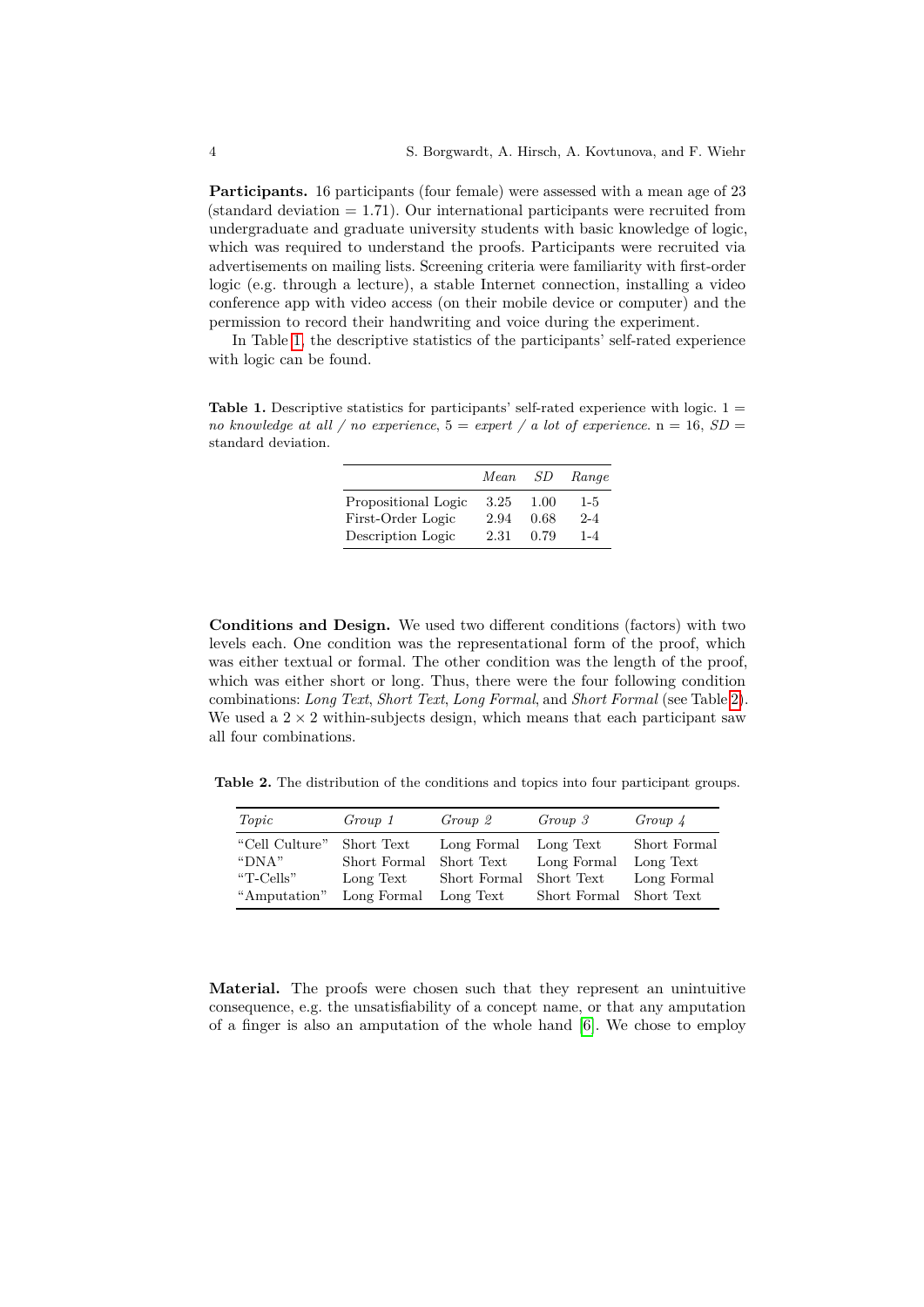real-domain examples rather than versions with abstract concept and role names to increase the readability and motivation, as was also done in [\[25\]](#page-13-0). Additionally, the domain for the experiment phase must not be too familiar to participants: with background knowledge they can easily spot controversial axiom(s) in an ontology and do not require a proof for the unintuitive entailment. Therefore, all four examples were chosen from the medical domain and were adapted from examples in the literature on DL explanations, in particular [\[6,](#page-11-5) [14,](#page-12-10) [20,](#page-12-11) [29\]](#page-13-3). For each of them, four different proof representations (see Table [2\)](#page-3-1) were manually created, not automatically generated, to make them comparable in difficulty. To keep consistency among the long formal proofs, we used a fix set of basic inference rules based on the one for Elk [\[16\]](#page-12-8). Short formal proofs were obtained by omitting tautologies and merging two transitivity or transitivity and additive rule instances into one. Textual proofs were obtained by (naively) applying a set of phrase templates to every inference step in corresponding short or long formal proofs. For example, for a rule instance with the premises *prem1*, *prem2* and the conclusion *concl*, verbalisation of this instance can be as follows: "From the facts that  $VERB(prem1)$  and  $VERB(prem2)$ , it follows that  $VERB(concl)$ ", where verb is a unified template verbalization of DL axioms according to their logical constructors.

In Figure [2,](#page-5-0) we depict a short formal and a short textual representation for one of the examples; the longer variants can be found in the appendix. Each proof was shown below a list of the involved ontology axioms on the left (Cell  $\sqsubset$  Compound etc.), a textual translation of these axioms on the right (e.g. "Every cell is a compound."), as well as a short statement of the entailment ("The ontology above implies that there is no cell culture.").

**Procedure and Tasks.** Due to the Corona pandemic, we could not conduct the experiment in person as planned. Instead we used video conferences with Zoom<sup>[2](#page-4-0)</sup> and GoToMeeting<sup>[3](#page-4-1)</sup> to communicate with our participants.

The experiment was conducted in English. Every participant got an individual appointment. They were asked via e-mail whether they had a printer. If this was not the case, then the experiment sheets were send to them via post. If they had a printer, then they received the sheets as a PDF via e-mail with specific instructions on how to print them. One day before their appointment, the participants received an e-mail with a reminder and the link to the video conference meeting. To start the experiment, the participant was welcomed by the experimenter. The purpose and the procedure of the experiment was explained. They were then instructed to put the printed or sent papers in front of them and a link to the questionnaire and a participant number were sent to them. They went through the first six pages of the questionnaire asking them about their demographic data and experience with logic. To refresh participant's memory and to make sure everyone started with at least the same basic knowledge about

<span id="page-4-0"></span> $^2$  <https://zoom.us>

<span id="page-4-1"></span><sup>3</sup> <https://www.gotomeeting.com>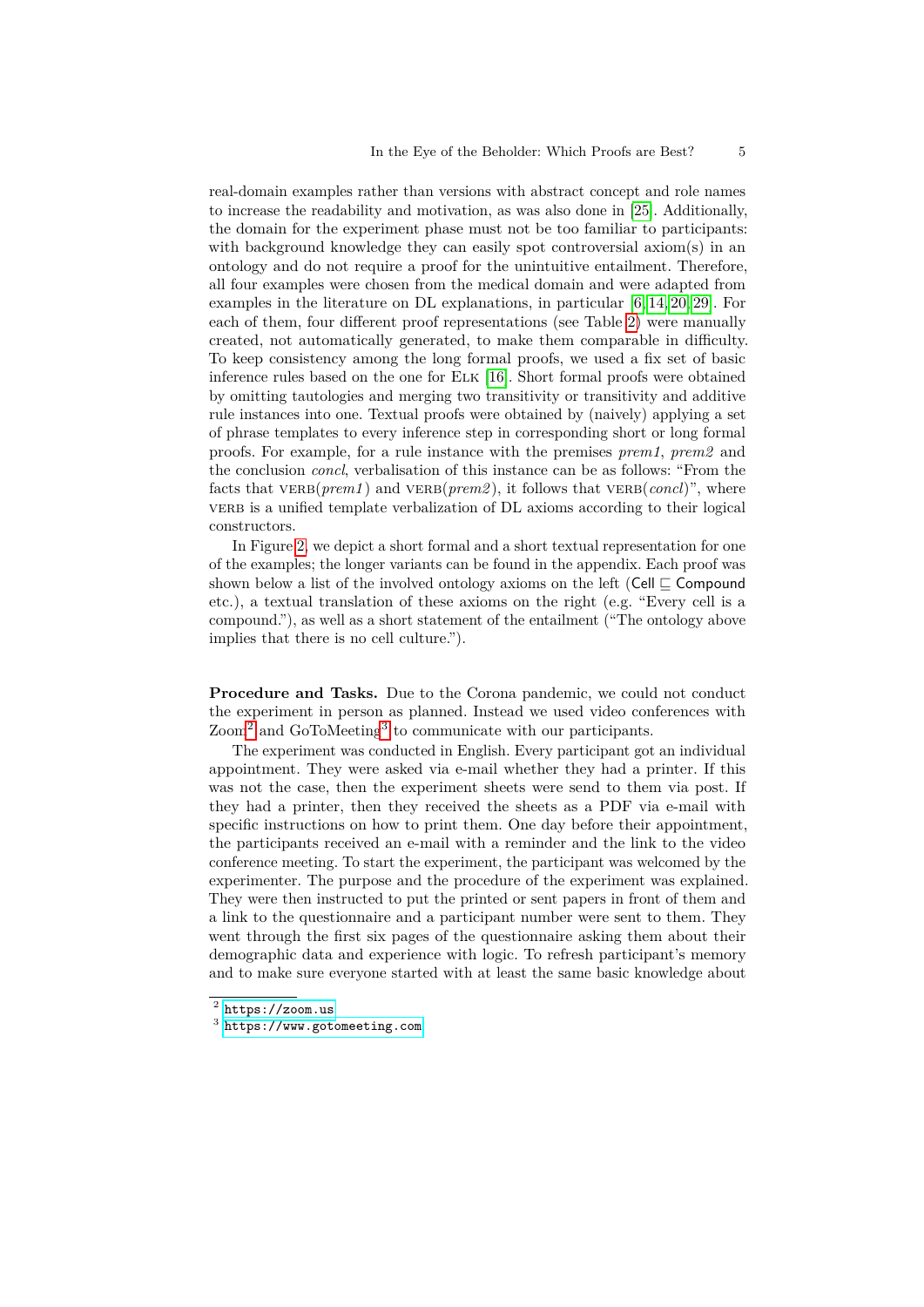|                                                   |  | $CClt \sqsubset MaObj$ | MaObi ⊏ ∃ct.At                      | $C \sqsubset Cmp$                     |                                  |
|---------------------------------------------------|--|------------------------|-------------------------------------|---------------------------------------|----------------------------------|
| $CClt \sqsubset \exists ct.C \sqcap \forall ct.C$ |  |                        | $CClt \sqsubset \exists ct.At$      | $At \sqcap C \sqsubset At \sqcap Cmb$ | At $\sqcap$ Cmp $\sqsubset \bot$ |
| $CClt \sqsubset \exists ct. (At \sqcap C)$        |  |                        | At $\sqcap$ C $\sqsubseteq$ $\perp$ |                                       |                                  |
| $CClt \sqsubset \bot$                             |  |                        |                                     |                                       |                                  |

Since every cell culture is a material object and every material object contains an atom, every cell culture contains an atom. From the facts that every cell culture contains an atom and that every cell culture contains a cell and contains only cells, it follows that every cell culture contains something which is both an atom and a cell.

Every cell is a compound. Thus, any object which is an atom and a cell at the same time is also an atom and a compound. There is no object which is an atom and a compound at the same time. Therefore, there is no object which is both an atom and a cell.

Furthermore, since every cell culture contains something which is both an atom and a cell and there is no object which is both an atom and a cell, there is no cell culture.

<span id="page-5-0"></span>**Fig. 2.** A formal and a textual representation of a proof. For the sake of presentation, in the formal proof we abbreviate the words "Atom", "Cell", "CellCulture", "MaterialObject", "Compound" and "contains" to "At", "C", "CClt", "MaObj", "Cmp" and "ct". For the experiment, the formal version was printed without abbreviation in the same font size as the textual one.

description logics, they were shown a 10-minute video with a crash course on description logics.

Afterwards, they were asked to arrange the camera setup in such a way that the papers in front of them and their hands were visible. Then the experimenter started recording the participant. To demonstrate both proof representations (textual and formal), a training phase was conducted. The participant saw a textual proof and a formal proof consecutively. The experimenter explained that they would see an ontology which implies an unintuitive statement. We used the think-aloud technique, in which the participant was asked to read the ontology and the proof carefully and simultaneously summarize the proof out loud. They were encouraged to take notes on the paper, point or draw connections between the axioms and the proof and to explain their line of reasoning. After each proof they were asked to answer the following two questions and to mark their answers on the sheets: "Which part of the proof was the most difficult to understand and why?" and "Which axioms in the ontology do you think are most responsible for the unintuitive consequence and why?" During the training phase the participant was allowed to ask questions. After the two training examples, the experiment phase began. One after another, they saw four ontologies, each of which implied an unintuitive statement. The instructions were the same as in the training phase except that no questions from the participant were answered by the experimenter. They were reminded to think aloud while working through the proofs. To minimize the impact of the order in which they saw the different proof representations, we used a Latin square, so every combination of the two conditions was seen first by one fourth of the participants (see Table [2\)](#page-3-1).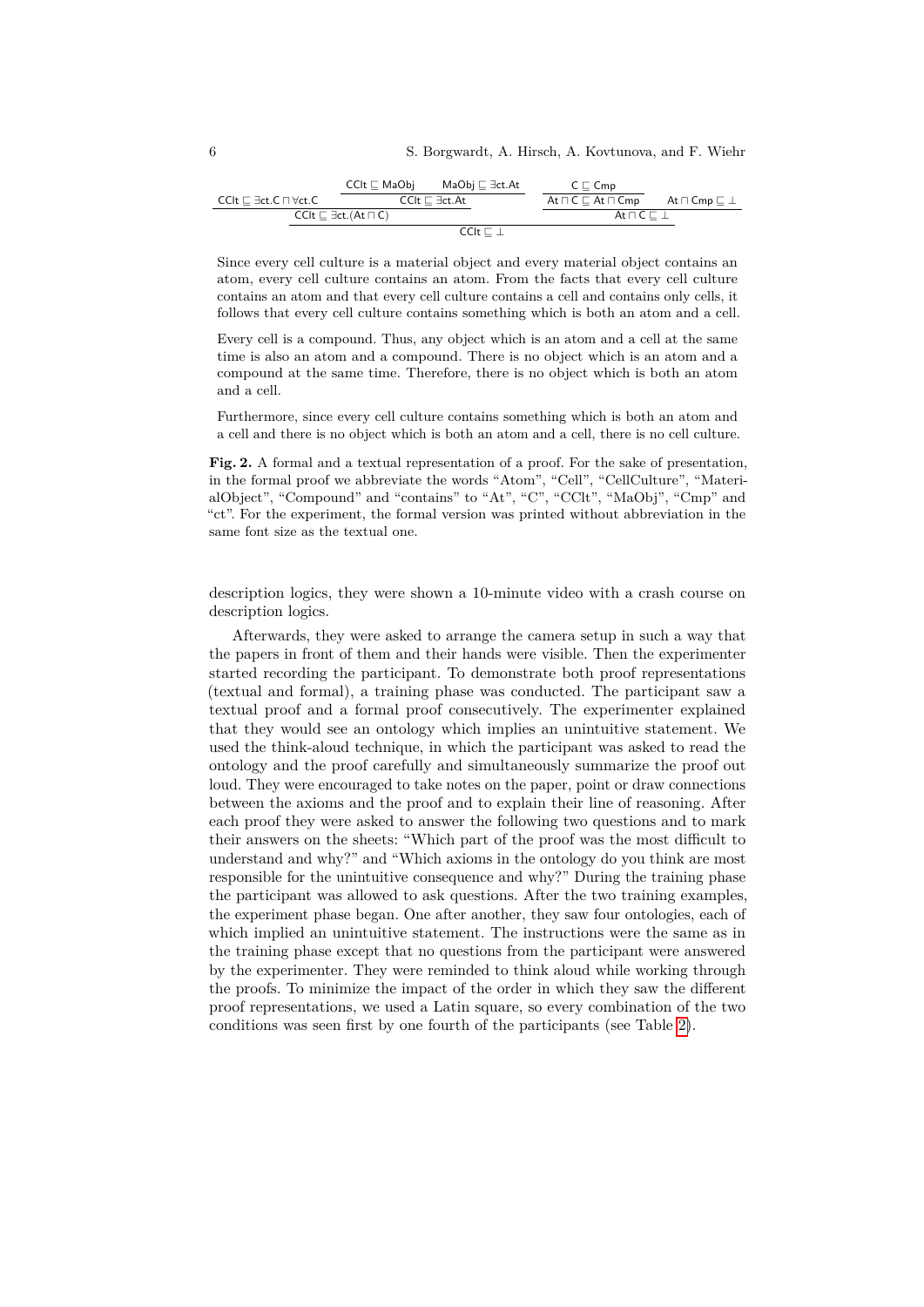After each proof, the participant filled out one question in the questionnaire about the perceived difficulty of the proof and received the same two questions as in the training phase. Subsequently, the final question in the questionnaire asked the participant to rank the proofs based on their comprehensibility (first rank  $=$ very easy, fourth rank  $=$  very difficult). It was possible to give several proofs the same rank. They were asked to comment on the ranking, what they liked and disliked about the proofs and afterwards also if they noticed any differences or similarities between the proofs. They were then told that there were two different representational forms of proofs and asked which they preferred and why.

Finally, the experimenter made sure that the participant submitted the questionnaire, stopped the recording and told them to fill in their participant number on each sheet, scan it or take a photo and send us the final sheets.

To assure a stable video conference connection, the experimenter's video was off the whole time. To match the video and the questionnaire after the experiment, each participant was given the participant number, i.e., an individual code which they had to use in the questionnaire and on the sheets and under which we saved the video. Overall the experiment lasted around one and a half hours. After receiving all six pages (two for the training and four for the experiment phase), we sent them a code for an Amazon voucher worth  $20 \in$ .

To make sure the participants really understood the proofs a logic expert reviewed the video of each participant after each session. Due to the thinkaloud technique the expert was able to follow the participant's thought and rated the video based on the participant's understanding on a scale from 1 (no understanding) to 3 (complete understanding).

**Independent and Dependent Variables.** To assess participants' logic experience we asked them how they would rate their experience with propositional, description, first order logic on a Likert-like rating scale from 1 (no knowledge) to 5 (expert). We further evaluated how they rated the difficulty of each proof on a Likert-like rating scale from 1 (very easy) to 5 (very difficult). To compare the different proof representations, we asked the participants to rank the proofs at the end of the experiment based on their comprehensibility.

**Hypotheses.** We stated three hypotheses concerning the participants' self-rating of the difficulty of the proofs.

*Hypothesis 1* : It is easier to understand a short, concise explanation than a longer version (in the same representation format). This will be shown by a lower difficulty rating for the short proofs than for the long proofs.

*Hypothesis 2* : Users with less experience in logic can understand the longer text better than a short formal proof. This will be shown by a lower difficulty rating of the long textual proof.

*Hypothesis 3*: Users with more experience in logic can understand a long formal proof better than a long text. This will be shown by a lower difficulty rating of the long formal proof.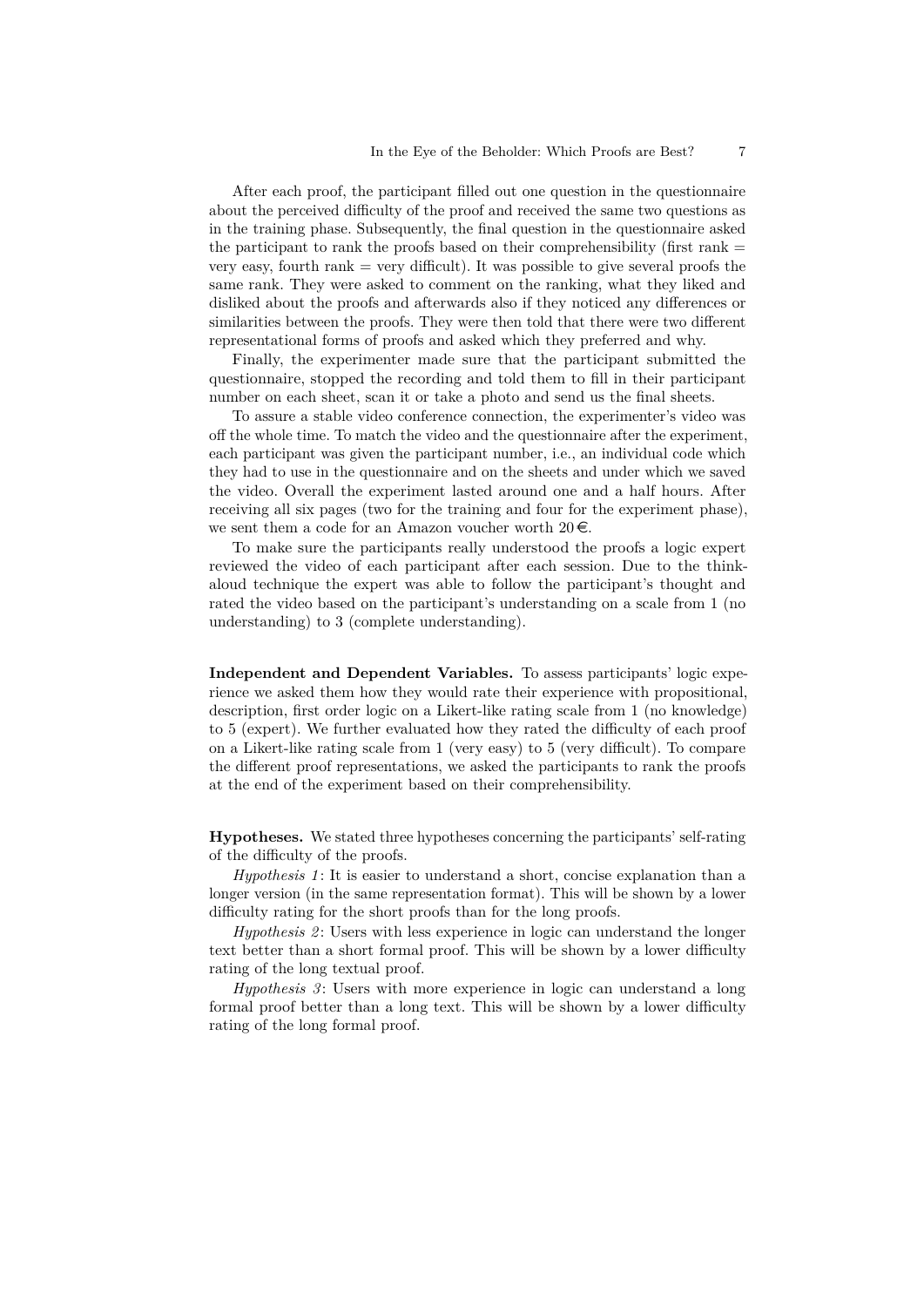**Problems and Limitations.** Originally, this experiment was planned as inperson: all the technical equipment as well as a suitable room would have been arranged by us to minimize possible distractions. However, due to the Corona pandemic, we had to re-design the experiment to an online setting. As immediate drawbacks of a less controlled environment, we encountered i) technical problems with the video conference due to unstable Internet connections, ii) poor quality of video and audio recordings, e.g. a low-resolution phone camera, iii) compatibility issues with different browsers, e.g. for video playback, iv) concerns about privacy for receiving and storing the video and audio recordings of participants and their homes, v) various interruptions related to the environment, i.e., family members or domestic animals.

Additionally, there was a more conceptual problem concerning prior knowledge about the example domains. For example, if a participant sees a (for them) contradictory axiom in the ontology (e.g. "every vegetarian is a person," because they would consider herbivorous animals to also be vegetarians; or "every artist is a professional," since there exist also amateur artists), $4$  they would not focus anymore on the actual task of understanding why this ontology implies the goal axiom.

#### **3.2 Results**

**Quantitative Results.** To compute the quantitative analyses IBM SPSS Statistics (Version 26) predictive analytics software for Windows [\[13\]](#page-12-12) and the Macro PROCESS [\[9\]](#page-12-13) was used. For all hypotheses, we used a *p*-value threshold of 0.05.

For *Hypothesis 1*, a multiple linear regression with contrast coding (K1, K2, K3) was conducted. K1 contrasted the textual representation against the formal one. K2 contrasted the short vs. long proofs and K3 the interaction between the two general conditions. The three contrasts explained 14.2% of variance in the rating after each proof,  $R^2 = .14$ ,  $F(3, 60) = 3.30$ ,  $p < .05$ . Only K2 was found to be a significant predictor in the linear regression,  $\beta = -.29$ ,  $t(60) = -2.42$ ,  $p < .05$ . This means that the participants rated the shorter proofs as being easier than the longer ones, which was independent of the presentation format. Thus, *Hypothesis 1* could be supported by our data.

For *Hypotheses 2* and *3*, we want to assess if the strength of the relationship between the independent variables (condition combinations) and the dependent variable (rating after each proof) changes with the third variable (experience), i.e., whether there is an interaction between the conditions and the experience. We computed moderator analyses with the two condition combinations as a predictor, the experience as a moderator variable and the rating after each proof as the criterion. To put the conditions into the moderator analysis for *Hypothesis 2*, the *Long Text* was coded with +1 and *Short Formal* with -1 (and similarly for *Hypothesis 3* with *Long Text* and *Long Formal*). For each self-rated measure of experience (propositional logic, first-order logic, description logic), one moderation analysis was computed.

<span id="page-7-0"></span><sup>4</sup> These occurred in the training examples.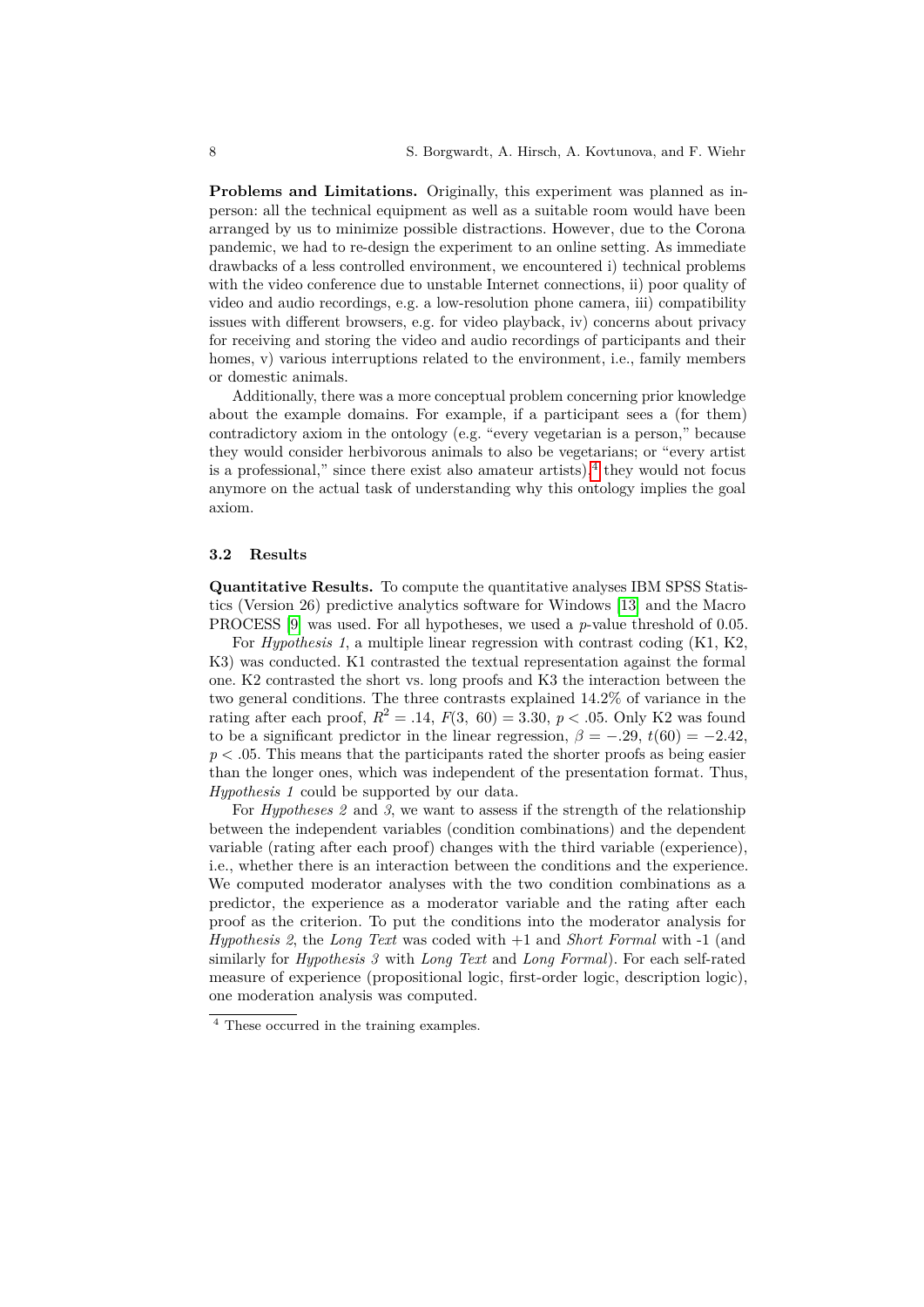<span id="page-8-0"></span>**Table 3.** Values of the moderator analyses of experience with propositional and firstorder logic for  $Hypothesis$  2; df = 28.

|               |                                           |         | t.      |        |
|---------------|-------------------------------------------|---------|---------|--------|
| Propositional | Main effect of condition                  | 0.56    | 2.93    | $-.01$ |
|               | Main effect of experience                 | $-0.52$ | $-2.60$ | $-.05$ |
|               | Interaction condition $\times$ experience | $-0.15$ | $-0.76$ | 0.456  |
| First-order   | Main effect of condition                  | 0.56    | 2.82    | $-.01$ |
|               | Main effect of experience                 | $-0.66$ | $-2.17$ | < .05  |
|               | Interaction condition $\times$ experience | 0.01    | 0.03    | 0.977  |

For *Hypothesis 2*, the moderation analyses for the self-rated experience with propositional and first-order logic revealed a significant model,  $R^2 = .25$ ,  $F(3, 28) = 3.07, p < .05$  and  $R^2 = .31, F(3, 28) = 4.21, p < .05$ , respectively, but only the two main effects were shown to be significant and not the interaction (see Table [3\)](#page-8-0). Thus, there was no significant moderation. The main effect of the condition combinations showed that the *Short Formal* representation was rated as being easier than the *Long Text*. The main effect of experience means that, the more experience the participants had, the easier they rated the proof. However, the two main effects were independent from each other and showed no interaction, which means that neither the experience with propositional logic nor the experience with first-order logic influenced the relationship between the condition and the rating. For the self-rated experience with description logic, the moderation model was not found to be significant. Thus, *Hypothesis 2* could not be supported by our data. Experience with logic did not make a difference on the understanding of the different proof representations.

For *Hypothesis 3*, from the three moderation models, only the model with the self-rated experience with propositional logic turned out to be significant,  $R^2 = .25, F(3, 28) = 3.07, p < .05$ . Only the main effect of experience was significant here,  $\beta = -.43$ ,  $t(28) = -2.10$ ,  $p < .05$ . Thus, also *Hypothesis 3* could not be supported by our data. Experience with logic did not make a difference on the understanding of the different long conditions.

Additionally to the three hypotheses, we used Friedman's ANOVA for comparing the comprehensibility ranking of the proof representations at the end of the experiment (first rank  $=$  very easy, fourth rank  $=$  very difficult). It revealed a significant difference in the ranking of the condition combinations,  $\chi^2(3) = 15.29$ ,  $p < .01$  with a moderate effect size (Kendall's  $W = .32$ ). For the post-hoc pairwise comparisons Bonferroni correction was used which resulted in a *p*-threshold of 0*.*008, resulting in only two significant comparisons.

The participants' ranking of condition combinations is shown in Figure [3.](#page-9-0) The combination *Short Text* was preferred over *Long Text*, *Z* = 1*.*53, *p < .*008. The median ranking for *Short Text* and *Long Text* was 2 and 3.5, respectively. Additionally, *Short Formal* was preferred over *Long Text*,  $Z = 1.50$ ,  $p < .008$ .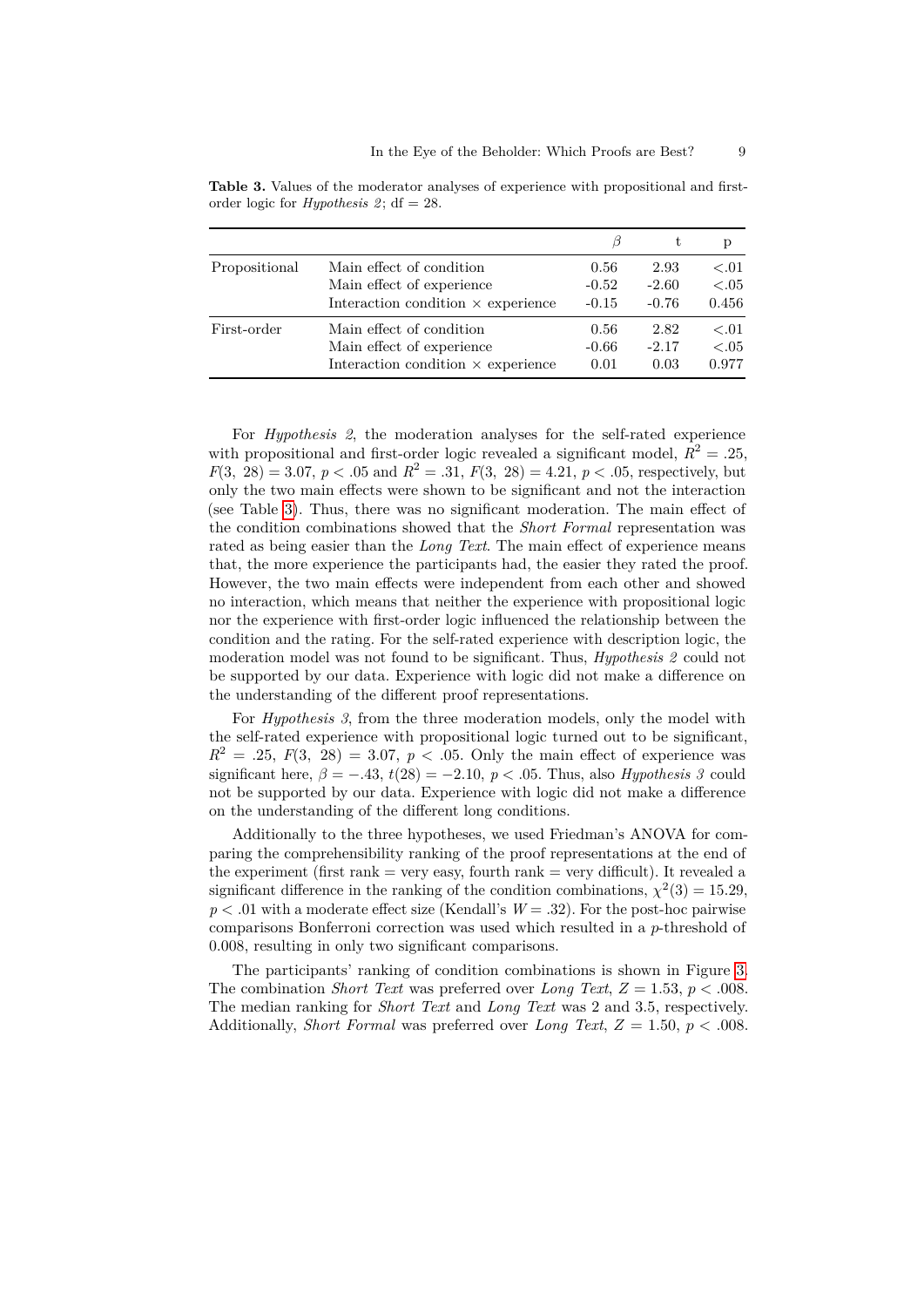*Short Formal* had the lowest median ranking with 1.50. Both comparisons showed moderate effect sizes, *r* = 0*.*38 for both. Median ranking for *Long Formal* was 2.

Only one participant chose *Long Text* on the first rank. Their statement can be found in the next subsection. However, nobody put *Long Text* on the second rank, but 15 chose the third or fourth rank for it. Thus, most participants ranked it as (very) difficult. *Short Text* was never assigned the fourth rank, but by 13 participants it was considered very easy or easy.



<span id="page-9-0"></span>**Fig. 3.** The participants' ranking of conditions with  $1 = \text{very easy}$  and  $4 = \text{very}$  difficult

**Qualitative Results.** For the qualitative evaluation, we transcribed the audio recordings into text and arranged the texts according to the condition or condition combination. Then, we compared the participants' statements on each condition based on similarity and differences according to the hypotheses and grouped them contentwise.

In general, the participants' statements also supported the view that the formal proofs were preferred over the textual proofs. Participants described the formal proofs as "easier to understand" and also as "clearer". One participant mentioned that for them it was "easier to find certain parts" of the proof. Another one that that their "orientation is better" within the proof, in order to go through it step-by-step, and that it is "easy to follow the proof". The textual proofs were often characterized as inconvenient, "less understandable" or "hard to understand" or even "annoying".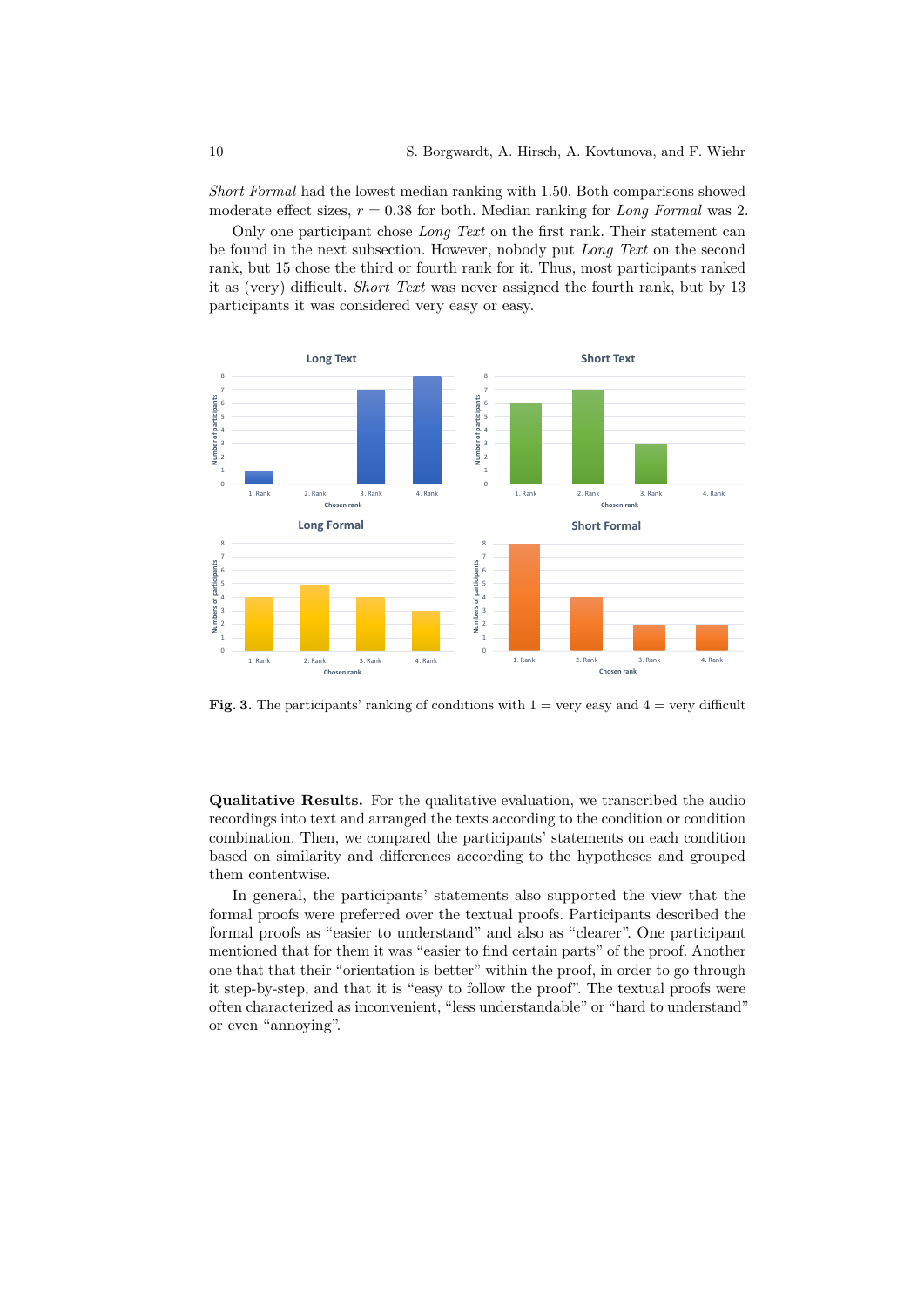On the other hand, one participant stated that "for short proofs text is ok." Only one participant said that they "preferred a proof explained through words rather than through a schema." The participant commented on it as follows: "Texts add more redundancy and this redundancy helps with connecting. My intuition for language can spot inconsistencies better. So, if a domain is abstract or unknown and a proof is complex (like in Mathematics) and requires to put together several pieces and arguing about them, wording might help a lot."

Many participants were struggling with inferences involving both ∀- and ∃ quantifiers in formal proofs. However, its textual equivalent or a second encounter of ∀+∃ were perceived much better (this combination appeared already in the training examples). Several participants mentioned that a graphical presentation is better when there are parallel threads: "I could clearly see what and where they come from. And then forget about what I just learned so I could go to another part. And once I again need this part, I know exactly where it came from later." Also, some participants found it very difficult to deal with longer domain-specific terms, since it requires more time to understand and to keep track of them. These opinions confirm the motivation behind [\[8\]](#page-12-5) for restricting the length of axioms and developing a proof system that takes into account bounded cognitive resources.

## **4 Discussion and Conclusions**

Short proofs were rated as being easier than long proofs, independent of the presentation format. Thus, future experiments and theoretical approaches should focus on shortening proofs. With our data, *Hypotheses 2* and *3* could not be supported. However, the rankings and discussions clearly showed individual user preferences between formal and textual representations. For further research in this direction, the questions from [\[26\]](#page-13-4) could be used to get another quantitative approach. One possibility to further assess the difference between formal and textual representation could be to include experts working in the field of logic, like computer scientists and mathematicians teaching logic at a university. This way, there could be a clearer distinction between novices, e.g. students having attended a single lecture about logic, vs. experts. Maybe then one could find an influence of experience on the perception of difficulty of the proofs.

On the other hand, the ultimate goal is to explain logical conclusions to domain experts who are not familiar with logic. Here, an interesting direction of study is to generate (concise) textual explanations [\[2,](#page-11-1) [18,](#page-12-6) [25\]](#page-13-0), or perhaps a combination of graphical and textual elements to better convey the structure of a proof while still providing each (derived) axiom in a readable form.

From a procedural point of view, it would be preferable to use a betweensubjects design (different people test each condition) instead of within-subjects (when the same person tests all the conditions), to minimize learning effects, which however requires more participants. Of course we would also like to compare other proof representations, e.g. pure justifications, linear vs. non-linear formats, mixed formal/textual presentations as mentioned above, incorporating annotations such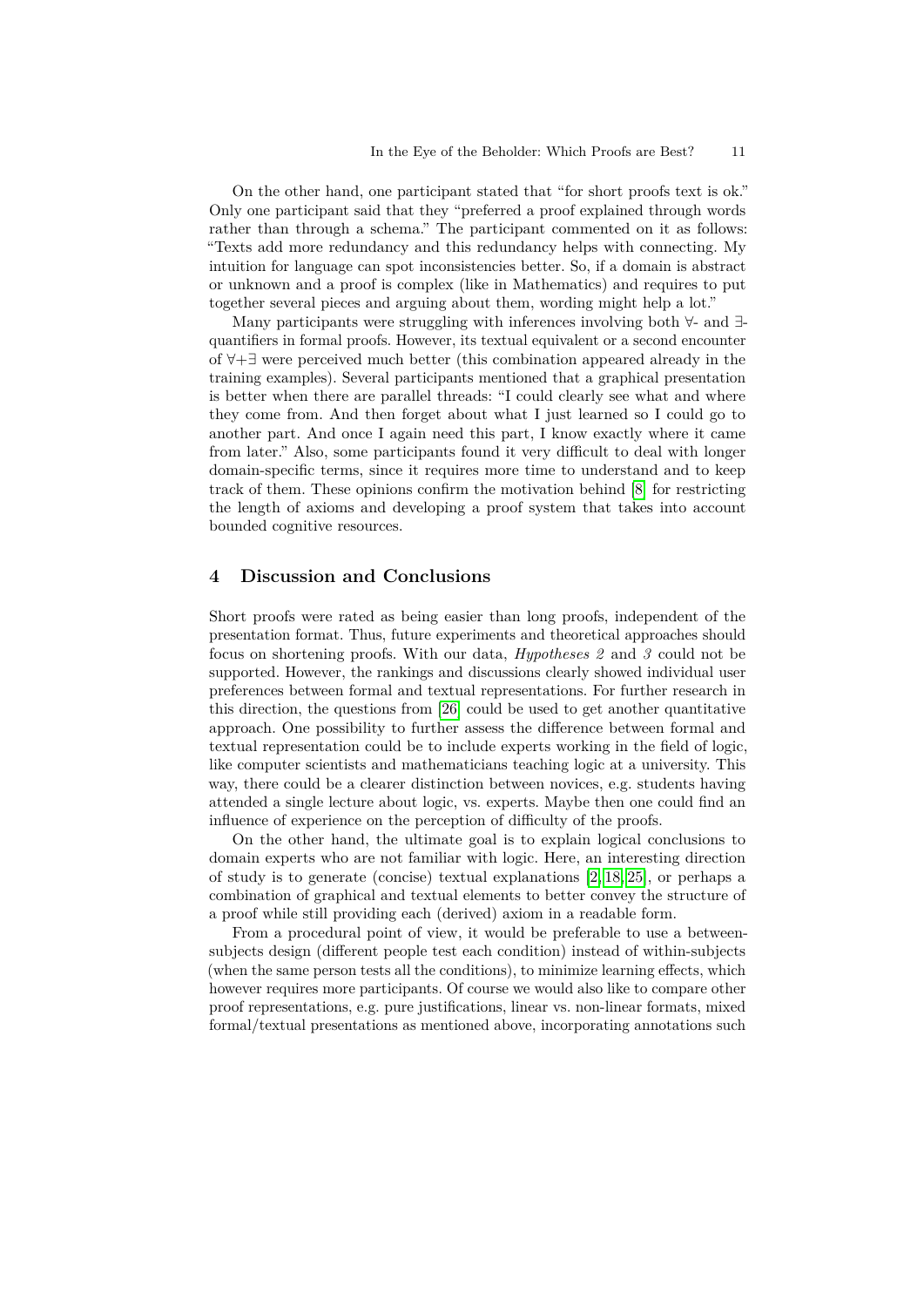as axiom numbering or coloring, and most importantly interactive approaches such as the proof plugin for the Protégé ontology editor [\[15\]](#page-12-2). The main goal with these different representations should always be usability, which has to be assessed experimentally.

As was demonstrated by the participants' different opinions and preferences about proof representations, it makes sense to incorporate the user as an active element in the design of a suitable presentation. User modeling [\[17\]](#page-12-14) can help make automatic design decisions, by taking into account user preferences or the user's existing knowledge, e.g. in the form of a *background ontology* that the user is assumed to know intimately.

Another take-away message we learned from our experiment is that preparing such experiments to take place online from the beginning also has an upside since then they are more resilient against unforeseen events.

*Acknowledgements* This work was partially supported by DFG grant 389792660 as part of TRR 248 (<https://perspicuous-computing.science>). We are also grateful to our colleagues who forwarded the advertisement for the experiment to their students, and of course to the participants.

### **References**

- <span id="page-11-4"></span>1. Alrabbaa, C., Baader, F., Borgwardt, S., Koopmann, P., Kovtunova, A.: Finding small proofs for description logic entailments: Theory and practice. In: Albert, E., Kovacs, L. (eds.) LPAR-23: 23rd International Conference on Logic for Programming, Artificial Intelligence and Reasoning. EPiC Series in Computing, vol. 73, pp. 32–67. EasyChair (2020). <https://doi.org/10.29007/nhpp>
- <span id="page-11-1"></span>2. Androutsopoulos, I., Lampouras, G., Galanis, D.: Generating natural language descriptions from OWL ontologies: The NaturalOWL system. Journal of Artificial Intelligence Research **48**, 671–715 (2013). <https://doi.org/10.1613/jair.4017>
- <span id="page-11-3"></span>3. Baader, F., Brandt, S., Lutz, C.: Pushing the  $\mathcal{EL}$  envelope. In: Kaelbling, L.P., Saffiotti, A. (eds.) Proc. of the 19th Int. Joint Conf. on Artificial Intelligence (IJCAI'05). pp. 364–369. Professional Book Center (2005), [http://ijcai.org/](http://ijcai.org/Proceedings/09/Papers/053.pdf) [Proceedings/09/Papers/053.pdf](http://ijcai.org/Proceedings/09/Papers/053.pdf)
- <span id="page-11-2"></span>4. Baader, F., Horrocks, I., Lutz, C., Sattler, U.: An Introduction to Description Logic. Cambridge University Press (2017). <https://doi.org/10.1017/9781139025355>
- 5. Baader, F., Peñaloza, R., Suntisrivaraporn, B.: Pinpointing in the description logic  $\mathcal{EL}^+$ . In: Proc. of the 30th German Annual Conf. on Artificial Intelligence (KI'07). Lecture Notes in Computer Science, vol. 4667, pp. 52–67. Springer, Osnabrück, Germany (2007). [https://doi.org/10.1007/978-3-540-74565-5\\_7](https://doi.org/10.1007/978-3-540-74565-5_7)
- <span id="page-11-5"></span>6. Baader, F., Suntisrivaraporn, B.: Debugging SNOMED CT using axiom pinpointing in the description logic  $\mathcal{EL}^+$ . In: Proc. of the 3rd Conference on Knowledge Representation in Medicine (KR-MED'08): Representing and Sharing Knowledge Using SNOMED. CEUR-WS, vol. 410 (2008), [http://ceur-ws.org/Vol-410/Paper01.](http://ceur-ws.org/Vol-410/Paper01.pdf) [pdf](http://ceur-ws.org/Vol-410/Paper01.pdf)
- <span id="page-11-0"></span>7. Borgida, A., Franconi, E., Horrocks, I.: Explaining ALC subsumption. In: ECAI 2000, Proceedings of the 14th European Conference on Artificial Intelligence, Berlin, Germany, August 20-25, 2000. pp. 209–213 (2000), [http://www.frontiersinai.](http://www.frontiersinai.com/ecai/ecai2000/pdf/p0209.pdf) [com/ecai/ecai2000/pdf/p0209.pdf](http://www.frontiersinai.com/ecai/ecai2000/pdf/p0209.pdf)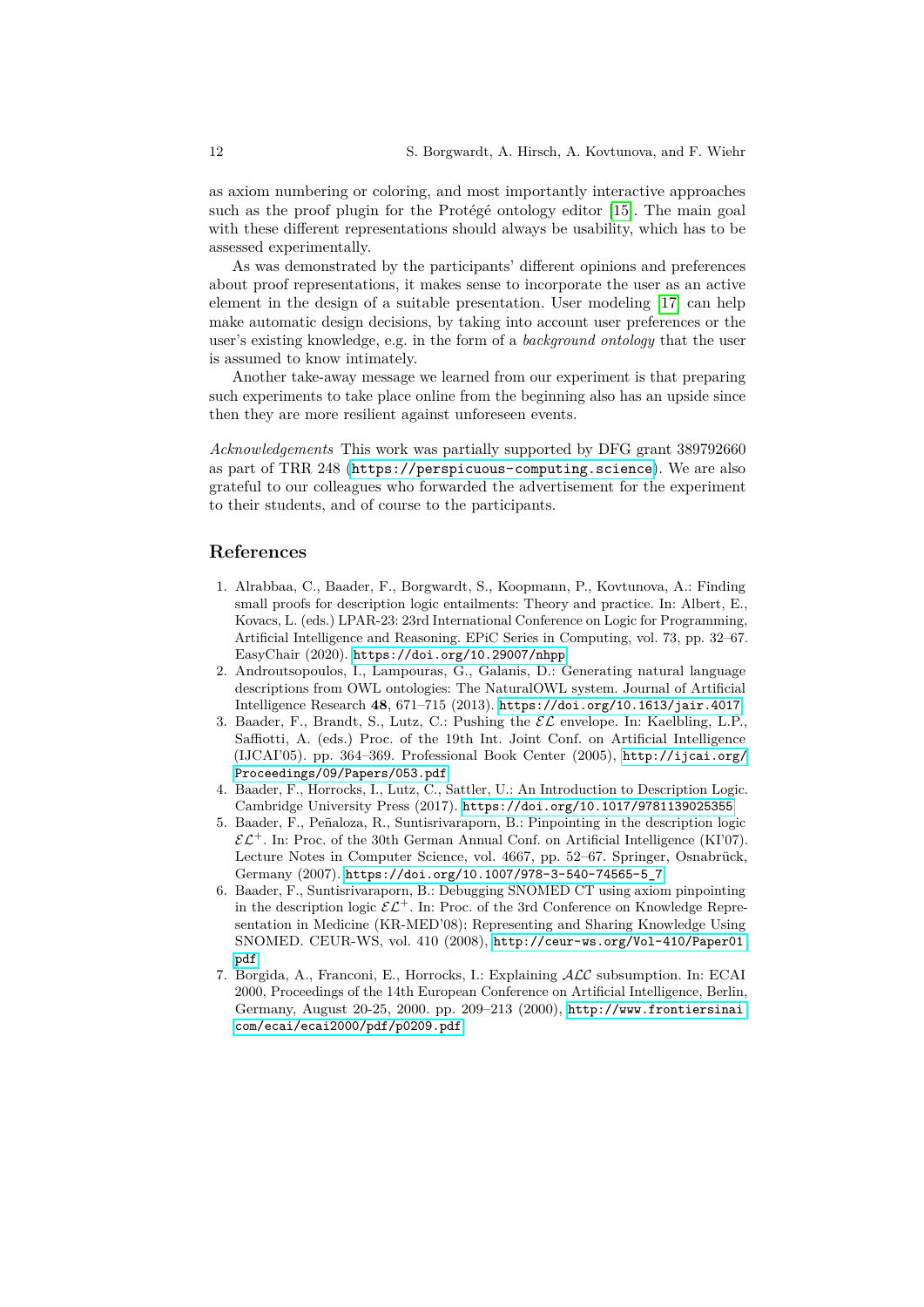- <span id="page-12-5"></span>8. Engström, F., Nizamani, A.R., Strannegård, C.: Generating comprehensible explanations in description logic. In: Informal Proceedings of the 27th International Workshop on Description Logics, Vienna, Austria, July 17-20, 2014. pp. 530–542 (2014), [http://ceur-ws.org/Vol-1193/paper\\_17.pdf](http://ceur-ws.org/Vol-1193/paper_17.pdf)
- <span id="page-12-13"></span>9. Hayes, A.F.: Introduction to mediation, moderation, and conditional process analysis: A regression-based approach. Guilford Publications (2017)
- <span id="page-12-9"></span>10. Horridge, M.: Justification Based Explanation in Ontologies. Ph.D. thesis, University of Manchester, UK (2011), [https://www.research.manchester.ac.uk/portal/](https://www.research.manchester.ac.uk/portal/files/54511395/FULL_TEXT.PDF) [files/54511395/FULL\\_TEXT.PDF](https://www.research.manchester.ac.uk/portal/files/54511395/FULL_TEXT.PDF)
- <span id="page-12-0"></span>11. Horridge, M., Bail, S., Parsia, B., Sattler, U.: Toward cognitive support for OWL justifications. Knowledge-Based Systems **53**, 66–79 (2013). [https://doi.org/10.](https://doi.org/10.1016/j.knosys.2013.08.021) [1016/j.knosys.2013.08.021](https://doi.org/10.1016/j.knosys.2013.08.021)
- <span id="page-12-1"></span>12. Horridge, M., Parsia, B., Sattler, U.: Justification oriented proofs in OWL. In: The Semantic Web - ISWC 2010 - 9th International Semantic Web Conference, ISWC 2010, Shanghai, China, November 7-11, 2010, Revised Selected Papers, Part I. pp. 354–369 (2010). [https://doi.org/10.1007/978-3-642-17746-0\\_23](https://doi.org/10.1007/978-3-642-17746-0_23)
- <span id="page-12-12"></span>13. IBM Corp.: IBM SPSS Statistics for Windows [computer software], [https://www.](https://www.ibm.com/products/spss-statistics) [ibm.com/products/spss-statistics](https://www.ibm.com/products/spss-statistics)
- <span id="page-12-10"></span>14. Kalyanpur, A.: Debugging and Repair of OWL Ontologies. Ph.D. thesis, University of Maryland, College Park, USA (2006), <http://hdl.handle.net/1903/3820>
- <span id="page-12-2"></span>15. Kazakov, Y., Klinov, P., Stupnikov, A.: Towards reusable explanation services in Protege. In: Artale, A., Glimm, B., Kontchakov, R. (eds.) Proc. of the 30th Int. Workshop on Description Logics (DL'17). CEUR Workshop Proceedings, vol. 1879  $(2017)$ , <http://www.ceur-ws.org/Vol-1879/paper31.pdf>
- <span id="page-12-8"></span>16. Kazakov, Y., Krötzsch, M., Simancik, F.: The incredible ELK – from polynomial procedures to efficient reasoning with  $\mathcal{EL}$  ontologies. J. Autom. Reasoning 53(1), 1–61 (2014). <https://doi.org/10.1007/s10817-013-9296-3>
- <span id="page-12-14"></span>17. Kobsa, A., Wahlster, W.: User models in dialog systems. Springer (1989)
- <span id="page-12-6"></span>18. Kuhn, T.: The understandability of OWL statements in controlled english. Semantic Web **4**(1), 101–115 (2013). <https://doi.org/10.3233/SW-2012-0063>
- 19. McGuinness, D.L.: Explaining Reasoning in Description Logics. Ph.D. thesis, Rutgers University, NJ, USA (1996). <https://doi.org/10.7282/t3-q0c6-5305>
- <span id="page-12-11"></span>20. Meehan, T.F., Masci, A.M., Abdulla, A., Cowell, L.G., Blake, J.A., Mungall, C.J., Diehl, A.D.: Logical development of the cell ontology. BMC Bioinformatics **12**(1), 6 (2011). <https://doi.org/10.1186/1471-2105-12-6>
- 21. Miller, T.: Explanation in artificial intelligence: Insights from the social sciences. Artif. Intell. **267**, 1–38 (2019). <https://doi.org/10.1016/j.artint.2018.07.007>
- <span id="page-12-3"></span>22. Nguyen, T.A.T., Power, R., Piwek, P., Williams, S.: Measuring the understandability of deduction rules for OWL. In: Proceedings of the First International Workshop on Debugging Ontologies and Ontology Mappings, WoDOOM 2012, Galway, Ireland, October 8, 2012. pp. 1–12 (2012), [http://www.ida.liu.se/~patla/conferences/](http://www.ida.liu.se/~patla/conferences/WoDOOM12/papers/paper4.pdf) [WoDOOM12/papers/paper4.pdf](http://www.ida.liu.se/~patla/conferences/WoDOOM12/papers/paper4.pdf)
- <span id="page-12-4"></span>23. Nguyen, T.A.T., Power, R., Piwek, P., Williams, S.: Predicting the understandability of OWL inferences. In: Cimiano, P., Corcho, Ó., Presutti, V., Hollink, L., Rudolph, S. (eds.) The Semantic Web: Semantics and Big Data, 10th International Conference, ESWC 2013, Montpellier, France, May 26-30, 2013. Proceedings. Lecture Notes in Computer Science, vol. 7882, pp. 109–123. Springer (2013). [https://doi.org/10.](https://doi.org/10.1007/978-3-642-38288-8_8) [1007/978-3-642-38288-8\\_8](https://doi.org/10.1007/978-3-642-38288-8_8)
- <span id="page-12-7"></span>24. Schiller, M.R.G., Glimm, B.: Towards explicative inference for OWL. In: Informal Proceedings of the 26th International Workshop on Description Logics, Ulm,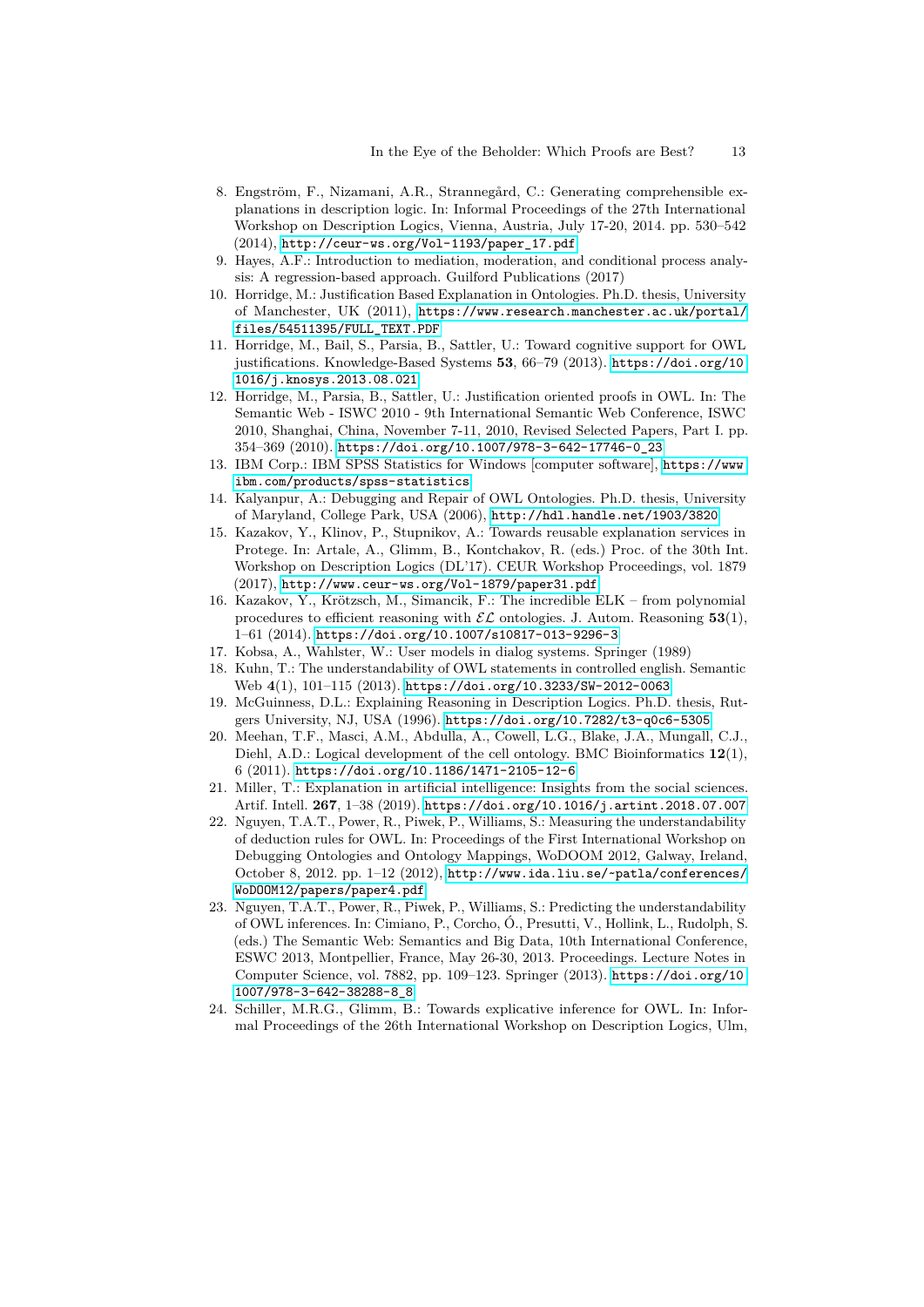Germany, July 23 - 26, 2013. pp. 930–941 (2013), [http://ceur-ws.org/Vol-1014/](http://ceur-ws.org/Vol-1014/paper_36.pdf) [paper\\_36.pdf](http://ceur-ws.org/Vol-1014/paper_36.pdf)

- <span id="page-13-0"></span>25. Schiller, M.R.G., Schiller, F., Glimm, B.: Testing the adequacy of automated explanations of EL subsumptions. In: Proceedings of the 30th International Workshop on Description Logics, Montpellier, France, July 18-21, 2017. (2017), <http://ceur-ws.org/Vol-1879/paper43.pdf>
- <span id="page-13-4"></span>26. Schiller, M.R., Schiller, F., Glimm, B.: Testing the adequacy of automated explanations of el subsumptions. Description Logics **1879** (2017)
- <span id="page-13-2"></span>27. Schlobach, S.: Explaining subsumption by optimal interpolation. In: Alferes, J.J., Leite, J.A. (eds.) Proc. of the 9th Eur. Conf. on Logics in Artificial Intelligence (JELIA'04). Lecture Notes in Computer Science, vol. 3229, pp. 413–425. Springer-Verlag (2004). [https://doi.org/10.1007/978-3-540-30227-8\\_35](https://doi.org/10.1007/978-3-540-30227-8_35)
- 28. Schlobach, S., Cornet, R.: Non-standard reasoning services for the debugging of description logic terminologies. In: Gottlob, G., Walsh, T. (eds.) Proc. of the 18th Int. Joint Conf. on Artificial Intelligence (IJCAI 2003). pp. 355–362. Morgan Kaufmann, Acapulco, Mexico (2003), <http://ijcai.org/Proceedings/03/Papers/053.pdf>
- <span id="page-13-3"></span>29. Schulz, S.: The role of foundational ontologies for preventing bad ontology design. In: Proc. of the 1st Int. Workshop on BadOntoloGy (BOG'18), part of The Joint Ontology Workshops (JOWO'18). CEUR Workshop Proceedings, vol. 2205. CEUR-WS.org (2018), [http://ceur-ws.org/Vol-2205/paper22\\_bog1.pdf](http://ceur-ws.org/Vol-2205/paper22_bog1.pdf)
- <span id="page-13-1"></span>30. Simancik, F., Kazakov, Y., Horrocks, I.: Consequence-based reasoning beyond horn ontologies. In: IJCAI 2011, Proceedings of the 22nd International Joint Conference on Artificial Intelligence, Barcelona, Catalonia, Spain, July 16-22, 2011. pp. 1093– 1098 (2011). <https://doi.org/10.5591/978-1-57735-516-8/IJCAI11-187>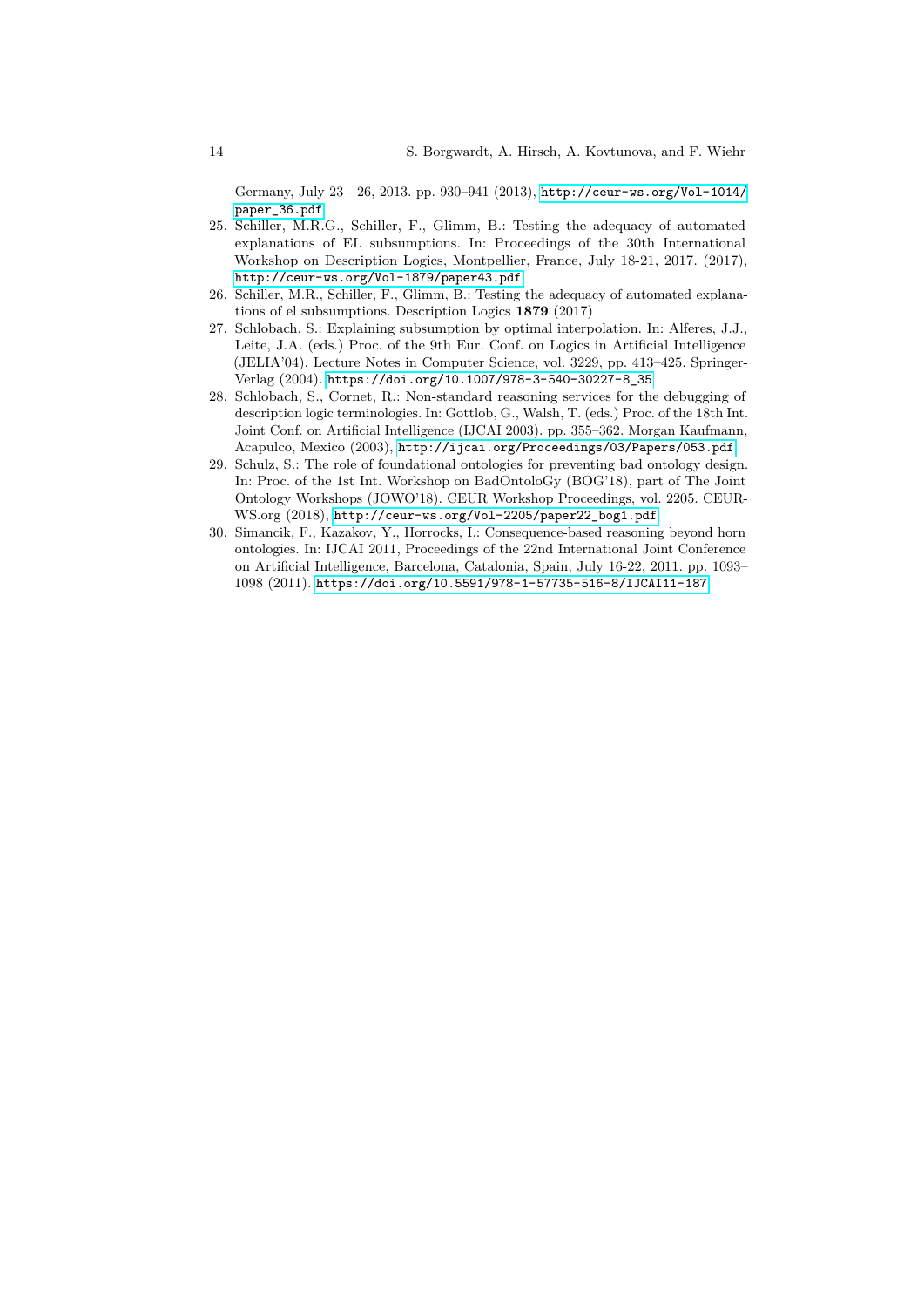## **A Long Proofs**

On the following two pages we depict the long versions of the proofs in Figure [2:](#page-5-0)

Every cell culture contains a cell and contains only cells. Thus, every cell culture contains only cells. Since every cell culture is a material object and every material object contains an atom, every cell culture contains an atom. From the facts that every cell culture contains an atom and that every cell culture contains only cells, it follows that every cell culture contains something which is both an atom and a cell.

Trivially, every object which is both an atom and a cell is an atom and a cell. Thus, every object which is both an atom and a cell is a cell. Every cell is a compound. Therefore, every object which is both an atom and a cell is a compound. Trivially, every object which is both an atom and a cell is an atom and a cell. Thus, every object which is both an atom and a cell is an atom. From the facts that every object which is both an atom and a cell is an atom and that every object which is both an atom and a cell is a compound, it follows that every object which is both an atom and a cell is both an atom and a compound. There is no object which is both a compound and an atom at the same time. Therefore, there is no object which is both an atom and a cell.

Furthermore, since every cell culture contains something which is both an atom and a cell and there is no object which is both an atom and a cell, there is no cell culture.